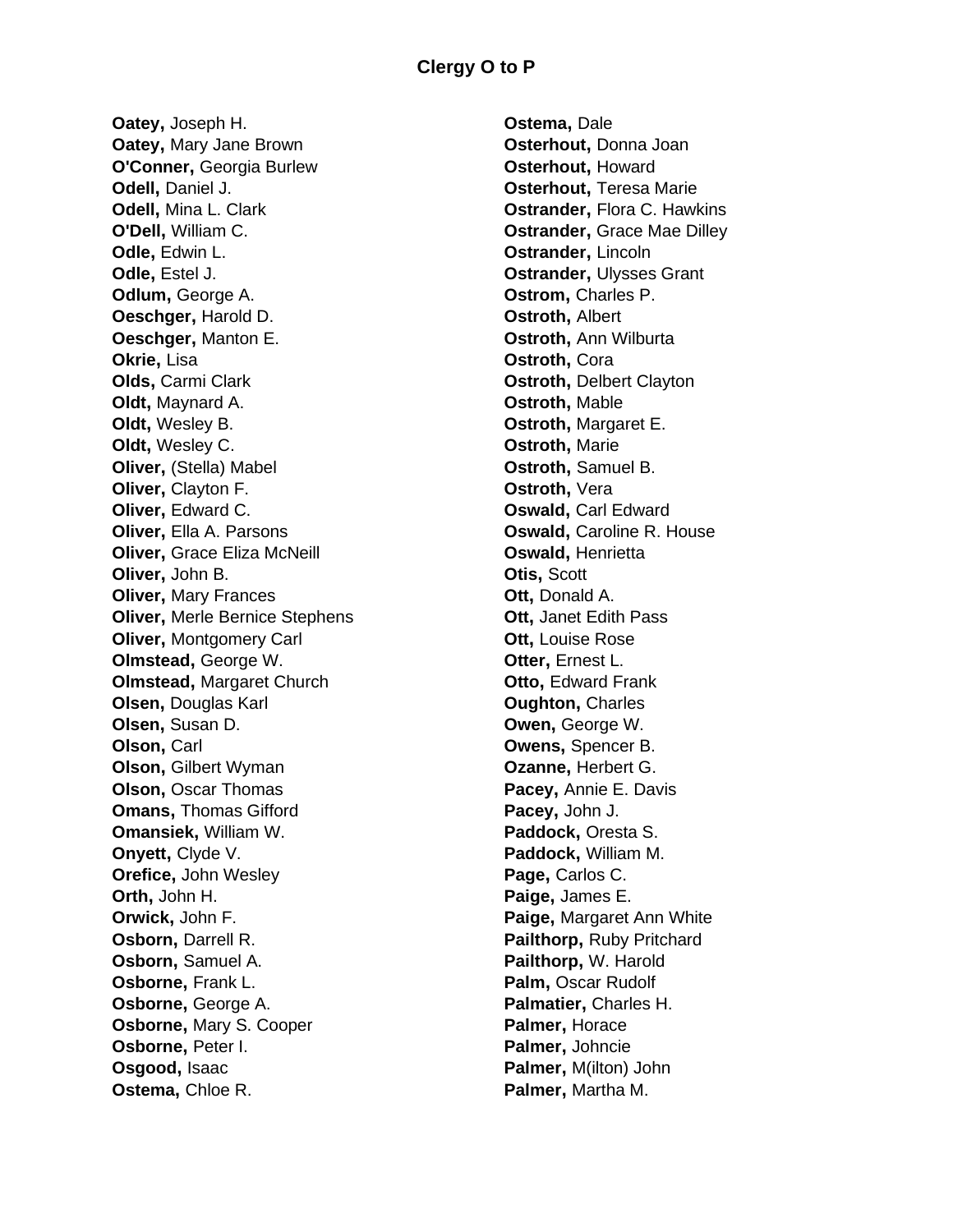**Palmer,** Milton John **Palmer,** Phebe C. **Palmer,** Wayne M. **Palmiter,** Verne T. **Panse,** Wade **Panzer,** Verne **Pardee,** George W. **Park,** Chang Eun **Park,** John G. **Park,** Kae Yang **Parker,** Andrew **Parker,** Cletus A. **Parker,** Dean W. **Parker,** Doris Cliff **Parker,** Edna **Parker,** Ethel C. **Parker,** Fannie E. **Parker,** Gerald R. **Parker,** Harold W. **Parker,** Jacob Emory **Parker,** James Douglas **Parker,** James Floyd **Parker,** Jennie Belle **Parker,** Neil R. **Parker, Roger Allen Parker,** Sherry Lynn **Parkin,** Arthur R. **Parkin,** Doris E. **Parkins,** Kevin **Parlin,** Elwyn C. **Parlin,** Lucille **Parlin,** Raymond E. **Parr,** Gordon W. **Parr,** Lenna M. **Parr,** M. Clement **Parr,** Susanna **Parr-Burton,** Barbara A. **Parrish,** Eleanor Augusta Edward **Parrish,** John William **Parrish,** Perry Ross **Parrish,** Walter S. **Parshall,** Joanne **Parsons,** Almond C. **Parsons,** Daniel W. **Parsons,** William H. **Pascoe,** James

**Pascoe,** Jose **Pascoe,** Martha **Pasmore,** Mary Heathcock **Pasmore,** William John **Passenger,** Ed **Passenger,** Margaret Petit **Paterson,** John Douglas **Patow,** Grace M. **Patow,** Karl W. **Pattee,** Elias **Patterson,** Esther Jean **Patterson,** Haxton Huber "Pat" **Patterson,** Paul E. **Pattinson,** Isabella **Pattinson,** Robert **Pattison,** LeRoy N. **Patton,** Clare **Patton,** Stephen H. **Paulin,** Joshua **Paulin,** Leah Painter **Paulson,** Dennis N. **Payne,** Mark **Payne,** Thomas D. **Payne,** William V. **Peacock,** Larry **Peacock,** Richard A. **Pearce,** Edwin B. **Pearce,** Edwin Buhl **Pearce, Eliza Adella Pearce,** Emma Buhl **Pearce,** Francis E. **Pearce,** Harvey G. **Pearce,** Loyal L. **Pearson,** Axel **Pearson,** John Michael **Pearson,** Steven **Peatling,** Joseph B. **Peck,** Glenn R. **Peck,** Warren Prentice **Pedersen,** Douglas L. **Peirce,** Cornelia Seraph **Peirce,** E. Reed **Pellowe,** Ada B. **Pellowe,** Albert H. **Pellowe,** Lila Irene Cook **Pellowe,** Myra C. Salisbury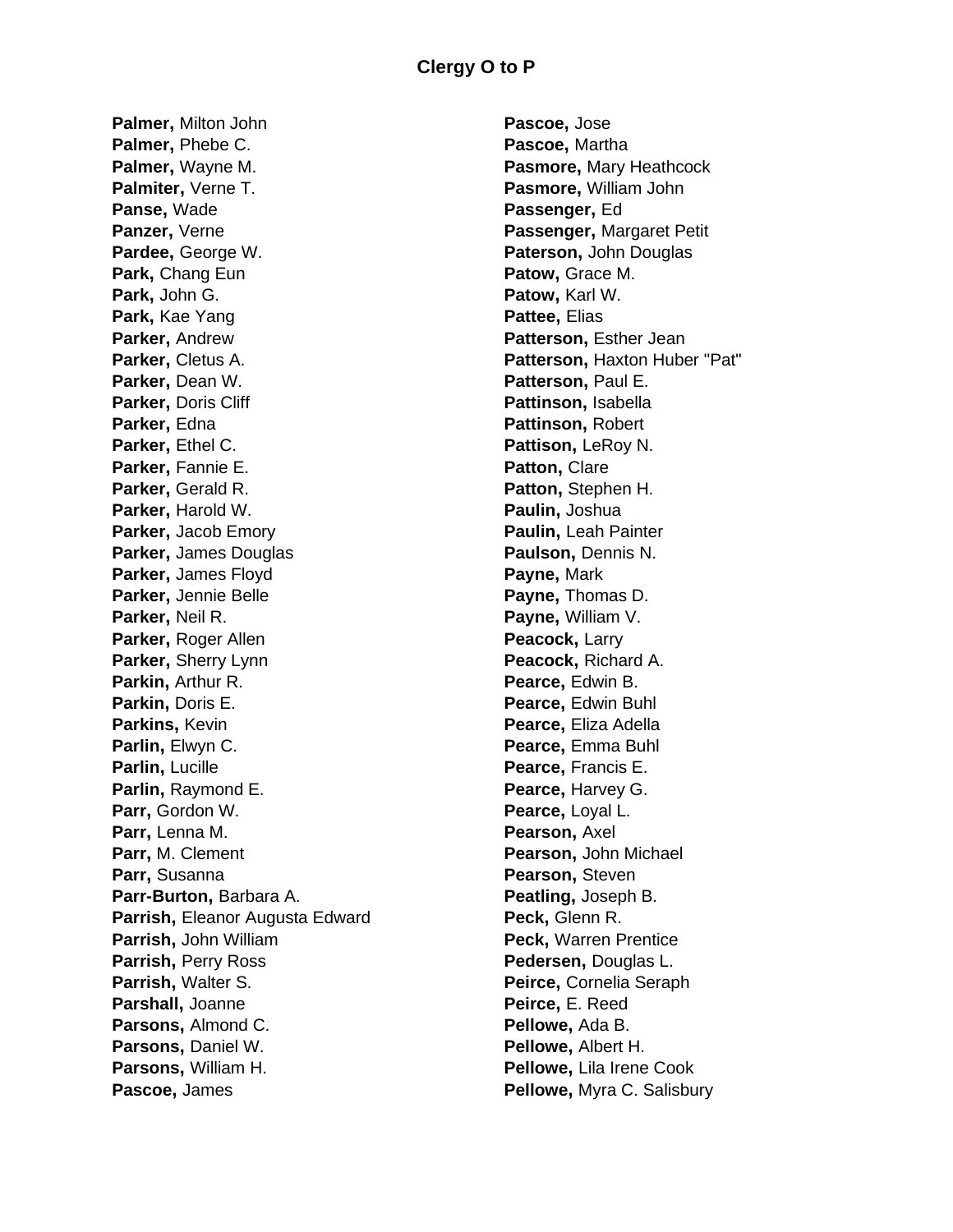**Pellowe,** William C. S. **Penfield,** Henry **Pengelly,** Anna Belle **Pengelly,** Joseph M. **Pengelly,** Richard **Penniman,** David Bruner **Penzien,** Leland Edward **Perdew,** William C. **Perez,** Joseph A. **Perkins,** A. Edward **Perkins,** Sylvia Rutherford **Perkins,** Victoria McDaniel **Perkins,** William F. **Perkins,** William Henry **Perone,** Clara **Perone,** Edward A. **Perrin,** Clara M. **Perrin,** Eleanore M. Graves **Perrin,** Oliver J. **Perrine,** Stephen Kendall **Perrine,** William H. **Perry,** Charles E. **Perry,** Oliver H. **Peschmann,** Joseph F. **Peterlin,** Anne L. Carlyon **Peterlin,** Michael Leslie **Peters,** Thomas **Peters,** Tom **Peterson,** Margaret **Peterson,** Ray S. **Peterson,** Rodney **Petrick,** Bruce Edward **Petro,** Sue **Petrucci,** Barry **Pettis,** Warren Donald **Petty,** Janet Gaston **Phelps,** William Henry **Phelps,** William Henry **Phillips,** Alice F. **Phillips,** Annie **Phillips,** Charles Gordon **Phillips,** Clark H. **Phillips,** Gilbert A. **Phillips,** Harold V. **Phillips,** James G. **Phillips,** John Albert

**Phillips,** Lloyd A. **Phillips,** Mary Jane **Phillips,** Wade S. **Phillips,** William Charles L. **Pieper,** Margaret Alice **Pieper,** Ralph Howard **Pieper Sr.,** Ralph Howard **Pierce,** Edwin Porter **Pierce,** Forrest **Pierce,** Nathan Wallace **Pierce,** Robert Bruce **Pierce,** Ward D. **Pier-Fitzgerald,** Lynn **Pier-Fitzgerald,** Thomas **Piette,** Ronald O. **Pilcher,** Elijah Holmes **Pilcher,** Katharine Ransom **Pilcher,** Leander W. **Pilcher,** Mary Hannah Garwood **Pillow, Craig Aden Pinckard,** James B. **Pinckard,** Mary Reynolds **Pinkney,** Betty **Pinner,** Donald W. **Pinner,** Jonathan **Pinner,** Marie **Piper,** George John **Piper,** Harry **Pitezel,** Esther Ann B. **Pitezel,** John H. **Pitkanen,** Elin **Pitkanen,** Matt **Plannette,** David C. **Plannette, Emily Amanda Chamberlain Plate,** Lorraine "Lorrie" Elizabeth **Plews,** George W. **Pluedemann,** Lillie Gohlke **Pluedemann,** Paul W. **Plumb,** Earl J. **Plumb,** Lelah B. **Poe,** Beulah P. **Poe,** Rollie **Pohl,** Keith I. **Pohly,** Etta **Pohly,** Frederick L. **Pohly,** Gerald A.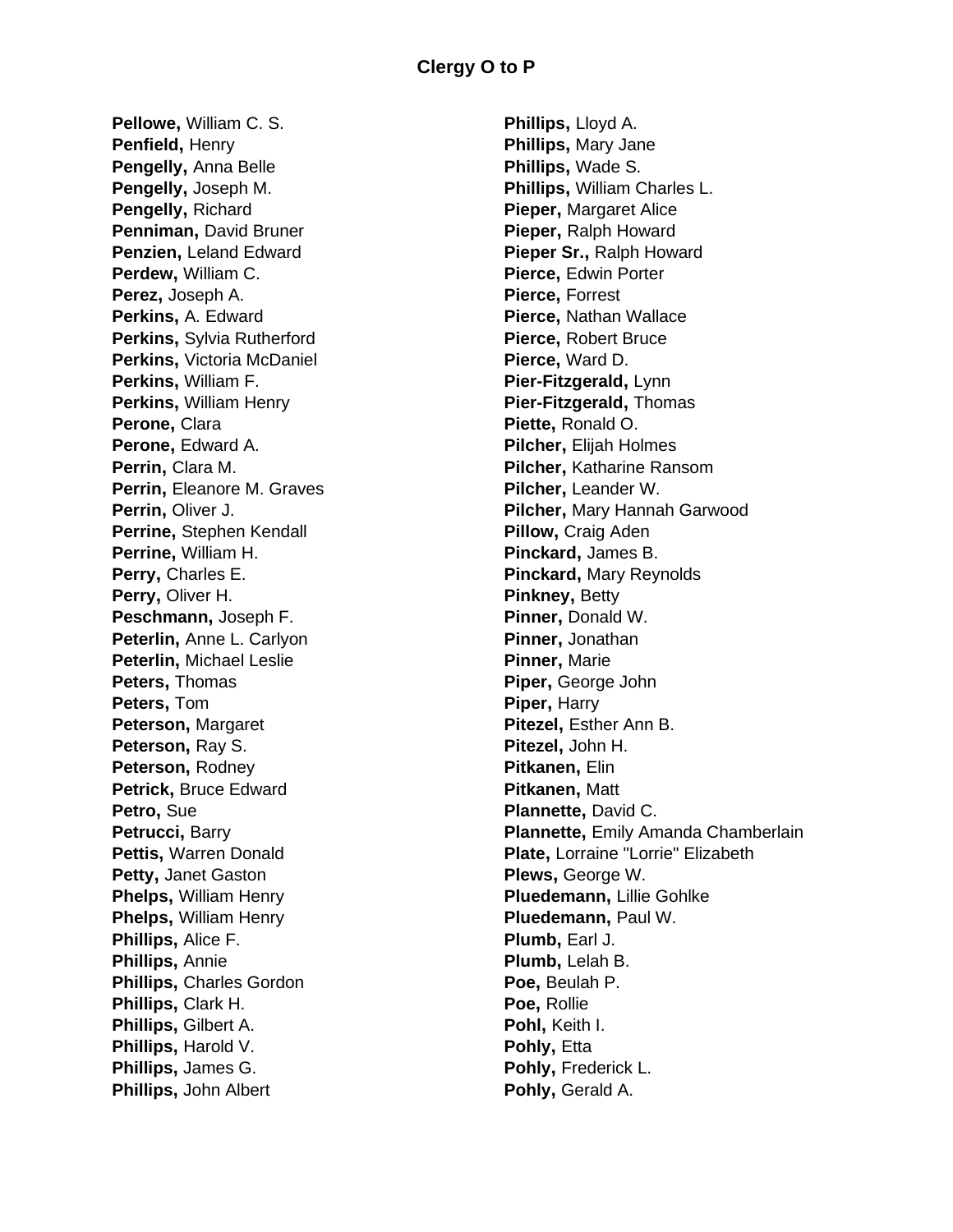**Pohly,** Glenn J. **Pohly,** Louise **Pohly,** Marion A. **Pohly,** Mathilda E. **Pohly,** Philip Henry **Pohly,** William Y. **Polkinghorne,** Stephen **Pollard,** Thomas E. **Pollock,** Cecil E. **Pollock,** Samuel James C **Pollock,** Sarah E. Brunsdon **Polmanteer,** LeRoy **Polmanter,** Cassie **Pomfret,** Joseph **Pontius,** Caroline Meyers **Pontius,** Joseph K. **Poobus,** Alex A. **Poobus,** Syma Kaare **Poole,** Frederick Gifford **Poole,** Karen D. Wolfgram **Poole,** Marjory Anne Todd **Poole,** S. Lillian **Poole,** Steven **Poole,** William H. **Pooley,** Samuel J. **Pope,** Anna McCabe **Pope,** William Bigelow **Pope,** William H. **Porritt,** Charles I. **Porteous,** Donald C. **Porteous,** Elizabeth M. Lein **Porter,** Bertha Mary Sanderson **Porter,** Connie S. **Porter,** Floyd Wilfred **Porter,** Joseph Alexander **Porter,** Robert L. **Porter,** Stephen Carle **Potter,** Herbert L. **Potter,** Thomas George **Potts,** James Henry **Powell,** Henry W. **Powell,** Lois **Powell,** Richard **Powell,** Ruel C. **Powers,** John R. **Powers,** Linda Jo

**Praetorius,** Elmer W. **Pratt,** Byron S. **Pratt,** David O. **Pratt,** Helen **Pratt,** Katy **Pratt,** Merlin **Pratt,** Ralph G. **Prentiss,** Dean N. **Prescott,** William Ray **Presnal,** L. Downey **Preston, Carter Ward Preston,** David **Preston,** S. Morley **Prestwood-Taylor,** Beverly **Prestwood-Taylor,** Bruce **Prettyman,** Edgar C. **Preul,** Joanne **Price,** Belle Harris **Price,** Carl E. **Price, Emeral E. Price,** Jack Edward **Price,** John Frederick **Price,** Lewis E. **Price,** Lorenzo D. **Price,** Martha Mildred **Price,** Philip **Priest,** Lester E. **Priestley,** Annie **Priestly,** James S. **Priestly,** John Stanley **Prindle,** Elias B. **Pringle,** Michael Owen **Prisk,** William John **Pritchard,** Benjamin F. **Pritchard,** Elmer **Pritchard,** Fannie **Pritchard,** Lottie Brown **Pritchard,** Miriam **Pritchard,** Nicholas M. **Proctor, Patricia A. Proctor,** Stuart Lee **Prosser,** Earl I. **Prouse,** Annie May **Prouse,** Romily H. **Prout,** Elizabeth **Prout,** Josie Jennings